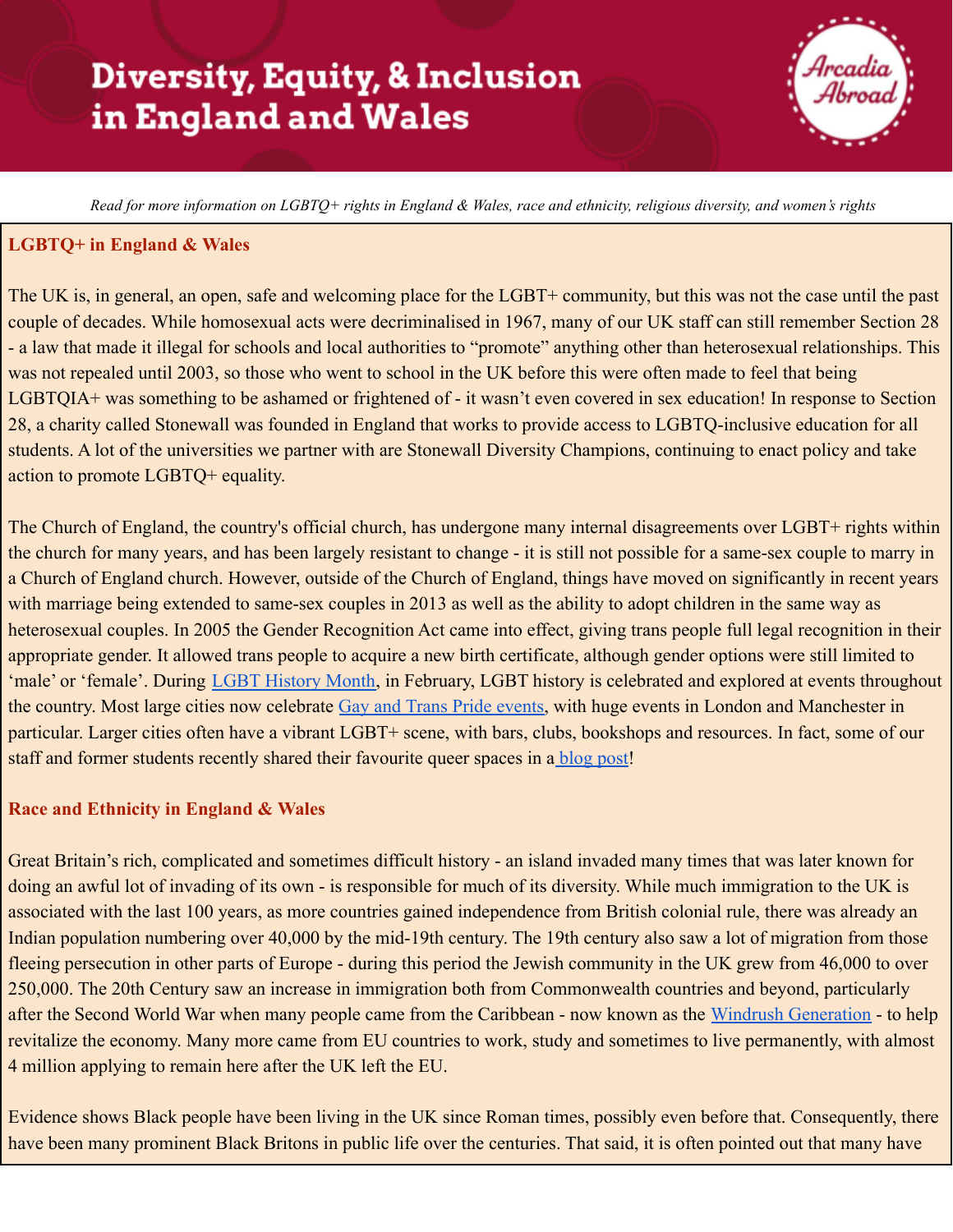## **Diversity, Equity, & Inclusion** in England and Wales



heard only of their White counterparts, and there have been attempts in recent years to rectify this and [teach a curriculum](https://theblackcurriculum.com/) [that does not erase black history.](https://theblackcurriculum.com/) Discrimination on the grounds of race is illegal in the UK under the [Equality Act](https://www.gov.uk/guidance/equality-act-2010-guidance). However, as in the US, there is, sadly, still inequality evident in the UK - studies show that black graduates are paid around 23% less than white graduates, and black Britons are 8 times more likely to be stopped by the police than white Britons. Increasing awareness of this inequality, though, has led to strong support for the Black Lives Matter movement, with demonstrations and protests, particularly over the death of George Floyd, taking place across the UK in 2020, and calls for statues of prominent figures who were involved in the slave trade to be removed. [Black History Month](https://www.blackhistorymonth.org.uk/) (in October in the UK) is growing every year, with hundreds of events across the UK and online

The UK nowadays is an extremely diverse country. While it is still a predominantly white country, a significant proportion of the population come from non-white backgrounds:

- 3% of the population is black, including 14% of the population of London
- 7% of the population are from Asian backgrounds, including Indian, Bangladeshi, Pakistani and Chinese
- In London, 44% of the population come from non-white backgrounds
- Many cities in the UK also have high ethnic minority populations. For example, in Bradford, 20% of the population is Pakistani

Additionally, each region of the UK has its own distinct culture and identity, and even its own language - if you are visiting or studying in Wales it's likely you will hear Welsh being spoken as well as English. The extent of diversity in the UK means that [you can buy food from almost any country in](https://www.timeout.com/london/blog/around-the-world-in-80-plates-londons-best-international-dishes-042516) the world in London, choose from an array of Chinese [restaurants](https://www.hardens.com/uk-london/20-01-2016/the-uks-top-20-chinese-restaurants/) (many in London, Manchester and Oxford, where Arcadia programmes are based) or [have an authentic curry.](https://www.timeout.com/london/restaurants/londons-best-indian-restaurants) You'll be able to attend Diwali celebrations, observe Rosh Hashanah with new friends and celebrate Chinese New Year in London's Chinatown. You'll be able to learn about our rich cultural history at the [Migration Museum](https://www.migrationmuseum.org/), [Jewish Museum](https://jewishmuseum.org.uk/) and countless exhibitions at museums throughout the UK, from the [Museum of Liverpool](https://www.liverpoolmuseums.org.uk/museum-of-liverpool) to the [Museum of London.](https://www.museumoflondon.org.uk/)

### **Religious Diversity in England & Wales**

Officially, the UK is a Christian country, and the Church of England is the official state church in England, with the queen being its Supreme Governor. In the past, the status of the Church of England as the national religion meant that those of other faiths did not have equal rights in terms of access to university or even some job roles. However, nowadays the UK is a multi-faith and largely secularised society, with the most recent census indicating that members of the population affiliate to a wide range of Christian denominations and other religions, and many others define themselves as atheists. You can find numerous faiths represented in the UK. While the UK is officially a Christian country, only 59% of the population identify as Christian. In England, 5% of the population is Muslim, almost 2% are Hindu 0.5% are Jewish, and 28% have no religious affiliation. The Equality Act prevents discrimination on the grounds of religious belief and freedom of religion is respected. London is particularly diverse, with a wide choice of places to worship, whatever your faith. A large proportion of the UK's Jewish community can be found in London, particularly up in Golders Green, where you can find many kosher shops and restaurants. Feel free to check out this student blog on [celebrating Hanukkah in London.](https://studyabroad.arcadia.edu/blogs/arcadia-england/post/celebrating-hanukkah-in-london/)